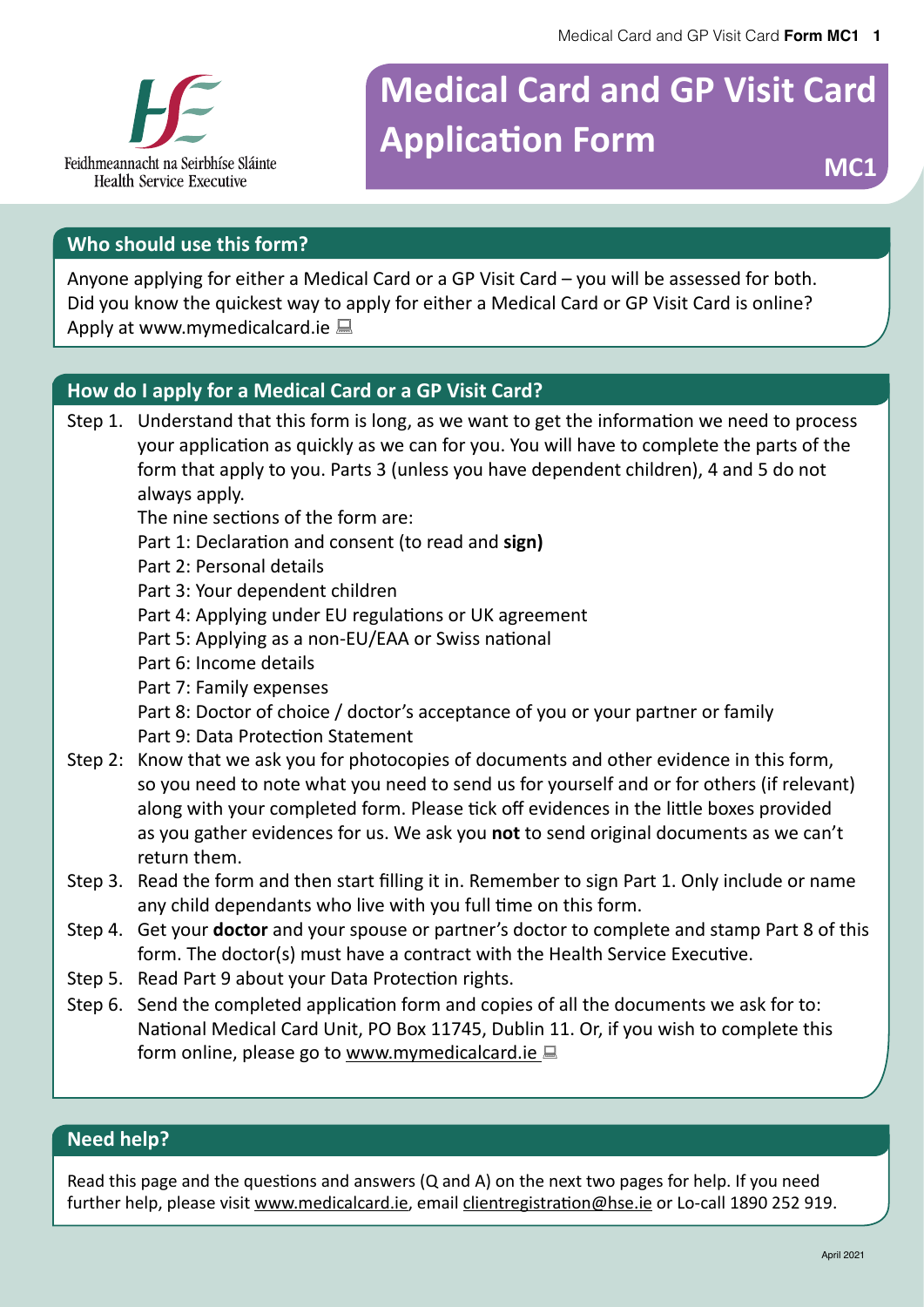# **Q1. Who can apply for a Medical Card or a GP Visit card?**

Anyone who is **'ordinarily resident'** in the Republic of Ireland can apply. **'Ordinarily resident'** means that you are living here and intend to live here for at least one year.

# **Q2. How do I complete an Irish language application form?**

If you wish to complete an application form in Irish and receive all your correspondence in Irish, please contact Lo-Call 1890 252 919 or visit www.hse.ie to download the Irish version.

Más mian leat foirm iarratais a chomhlánú i nGaeilge agus gach comhfhreagras i nGaeilge a fháil, déan teagmháil le Lo-Call 1890 252 919 chun iarratas a dhéanamh nó téigh chuig www.hse.ie

# **Q3. How do I qualify for a Medical Card or a GP Visit Card?**

We will look at your household income **after** tax, PRSI (pay-related social insurance) and the USC (Universal Social Charge) have been deducted. We also look at expenses like:

- 
- rent mortgage mortgage maintenance costs
- mortgage protection house insurance • nursing home
	-
- 
- childcare travel costs

If the figure we see after we take away expenses from your household income is less than the 'qualifying income limits', you and your family dependants will be sent a card. **Qualifying income limits** are financial guidelines you would need to meet to qualify for a Medical Card or GP Visit Card.

You can find further details on qualifying income limits on www.medicalcard.ie

# **Q4. If I get a Medical Card or a GP Visit Card, does it cover my family too?**

If your family income falls under the qualifying income limits, the card will cover:

• you

- your spouse or partner
- your children under 16 years of age

Children who are aged 16 to 25 will get a card if they are receiving weekly income less than €164, and living with you or living away from you to attend school or college in the Republic of Ireland. They **must** fill out their own application form and send it to us.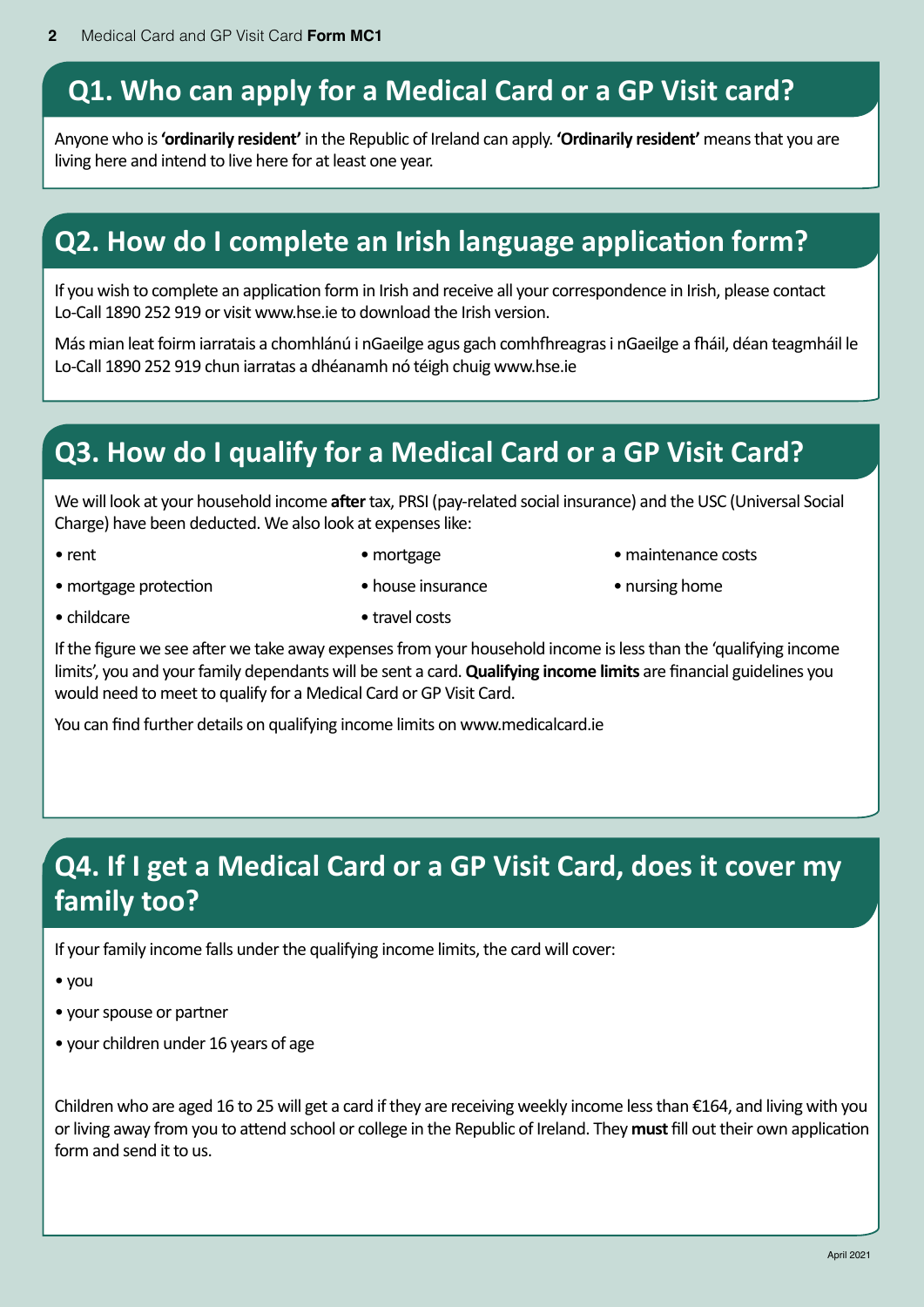# **Q5. I am aged between 16 and 25. How do I apply?**

How you apply depends on your income. See which applies to you from 1, 2 or 3 below.

- 1. Is your weekly income **€164 or more?** You must complete all relevant parts of this application form.
- 2. Is your weekly income **less than €164** and your parent(s) or guardian(s) do not have a current Medical Card? They must complete all relevant parts of a separate application form and send it to us **with** your fully completed form.
- 3. Is your weekly income **less than €164** and your parents or guardians have a current Medical Card. You must complete this application form and include parents' or guardians' Medical Card number on page 7.

# **Q6. What if my household income is over the qualifying income limits? (see Q3 on page 2 for definition)**

If this is the case, you and your family dependants may be granted a Medical Card or a GP Visit Card where you have difficult personal circumstances that cause you financial pressure - for example, a family member with a chronic illness. You need to send us evidence of these circumstances with your completed application form, for example, a medical report and medical expense receipts.

# **Q7. Will my savings and investments be taken into account when assessing my income?**

It depends. We will not take into account savings or investments of amounts:

- up to €36,000 for a single person, or
- up to €72,000 for a couple.

We **will** assess any savings or investments above these amounts.

# **Q8. How do I apply for a Medical Card under European (EU) Regulations?**

You can apply for a Medical Card under EU Regulations if you meet both of the following requirements. You and or your spouse and dependants are:

- insured under the social security legislation of another EU/EEA member state or Switzerland, so they are receiving a social security pension from that state or working and paying social insurance in that state, **and**
- not subject to Irish social security legislation. (You are subject to Irish social security legislation if you are receiving a contributory Irish social welfare payment based on PRSI contributors or if you are subject to PRSI in the Irish State. PRSI is pay-related social insurance.)

If you meet the above requirements, you can claim your entitlement to "Health Care under EU Regulations". See Part 4.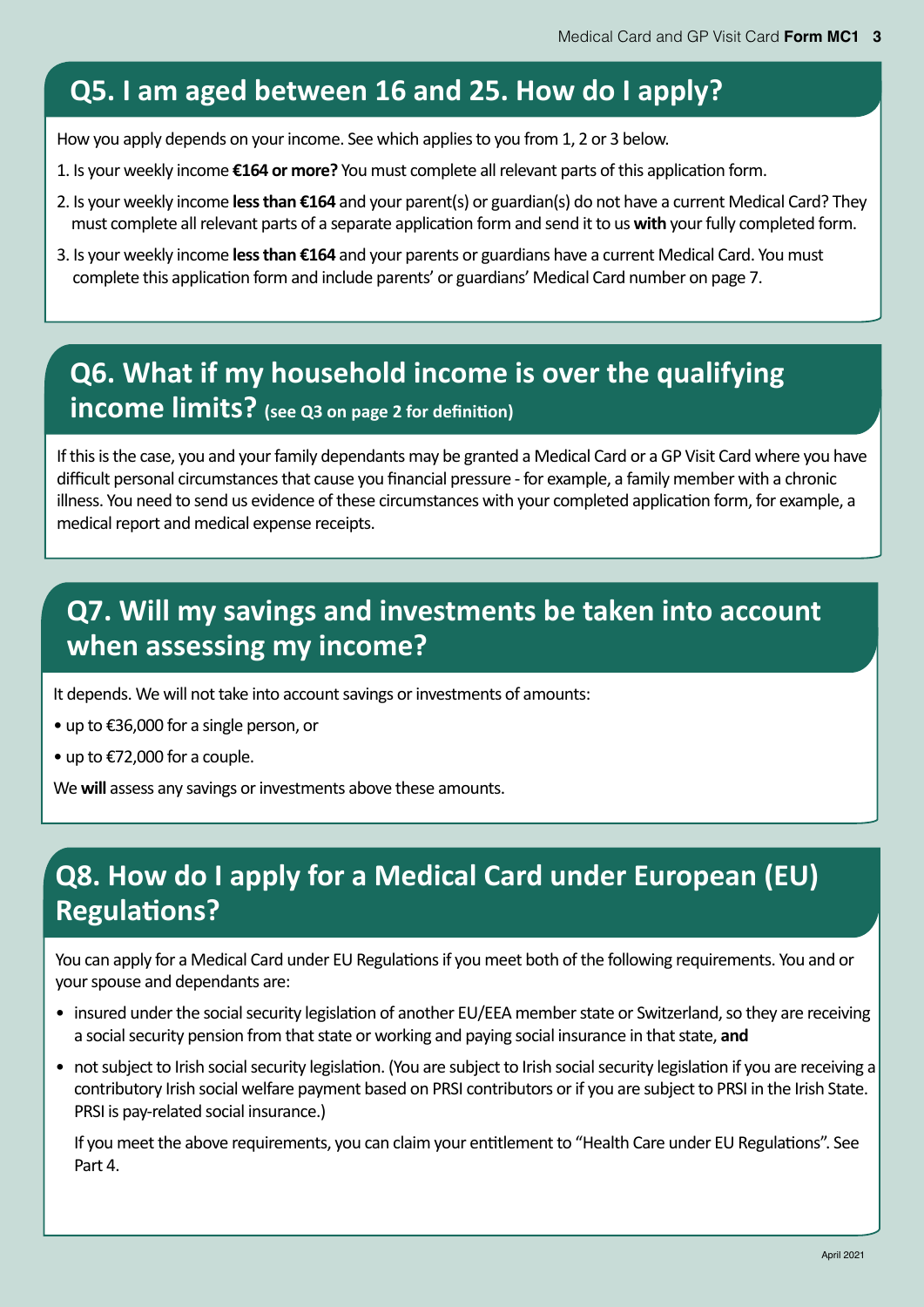**If you are a frontier or posted worker or pensioner or dependent on a person insured in another EU/EEA country or Switzerland, you can apply for a medical card under EU Regulations by:**

• Completing an online medical card application and uploading your and / or your spouse and dependants S1 form issued by the EU/EEA member state or Switzerland.

**Or**

• Completing parts 1, 2, 3, 4 and 8 (doctor to complete) of this paper application and including a copy your and /or your spouse and dependants S1 form issued by the EU/EEA member state or Switzerland.

#### **If you are a frontier or posted worker or pensioner or dependent on a person insured in United Kingdom, you can apply for a medical card under EU Regulations by:**

• Completing an online medical card application and uploading a copy of a letter of old age pension confirmation from the Department for Works and Pensions Board (if you are a pensioner) or a recent payslip if employed instead of an S1 form from the UK.

**Or**

• Completing parts 1, 2, 3, 4 and 8 (doctor to complete) of this paper application and include a copy of a letter of old age pension confirmation from the Department for Works and Pensions Board (if you are a pensioner) **or** a recent payslip if employed instead of an S1 form from the UK.

If your spouse or partner and dependants are not covered for Health Care under EU Regulations but require Medical Card Eligibility, you must complete this application form in full.

# **Q9. How do I apply for a Medical Card if I am a non-EU/EEA or a Swiss national?**

To apply for a Medical Card if you are non-EU/EEA or Swiss national, we need to establish your current immigration status to determine if you are eligible for state funded benefits. You will need to give us a photocopy of:

• your Irish Residence Permit (IRP) with current permission stamp number

**and**

• the identification page and landing stamp page from your passport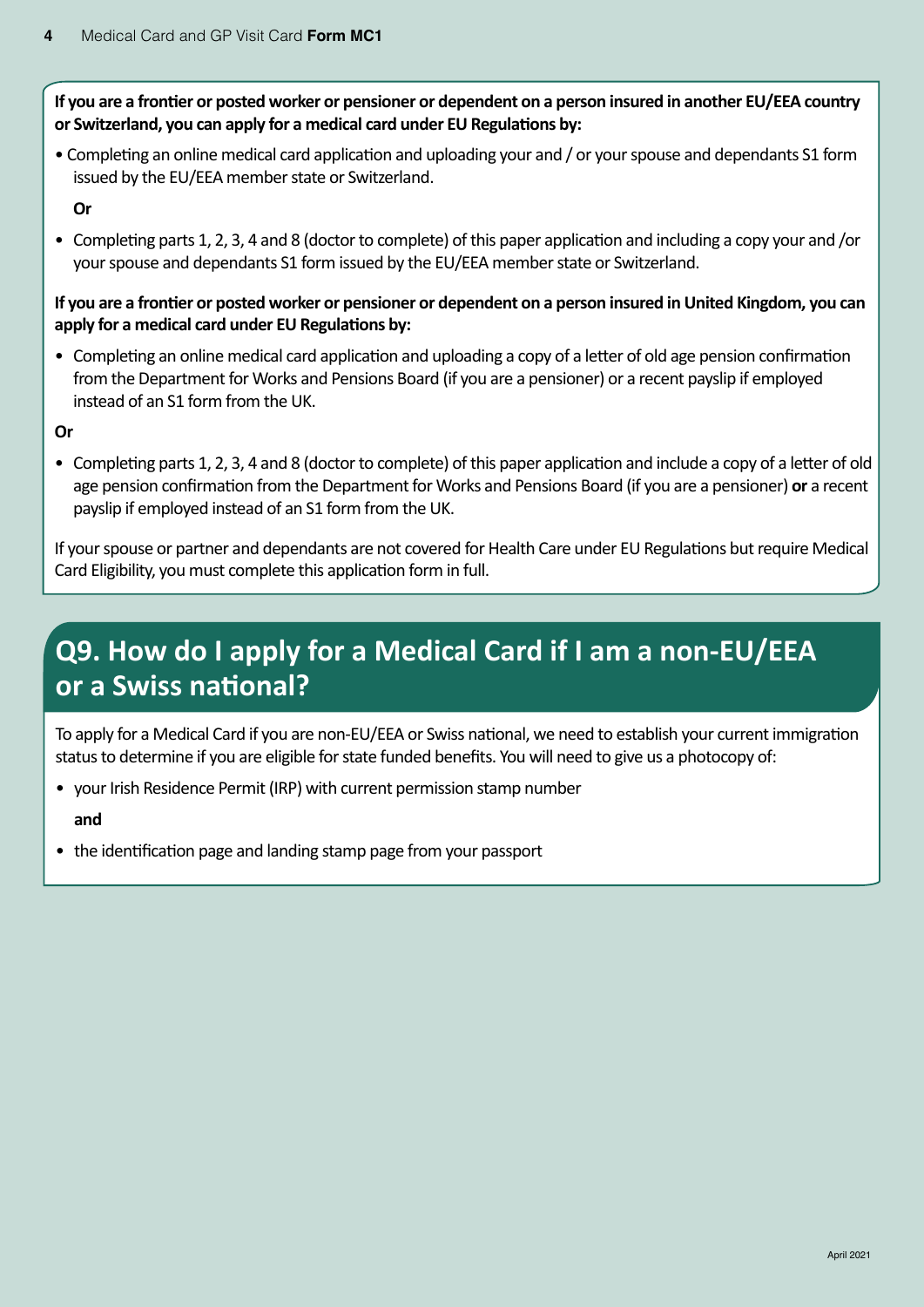# **Part 1 – Declaration and consent**

**Before completing this part of the form,** please read the following important information carefully. It is about what it means when you give us information for your application. Sign below where shown if you agree with the information on this page – and add the date.

By law, anyone who deliberately gives false information on this form, or who deliberately withholds information relevant to an assessment of eligibility for a Medical Card and GP Visit Card, could face a fine, imprisonment or both.

Also, by law, anyone who does not tell the HSE about a change in their circumstances that could affect their eligibility for a Medical Card or a GP Visit Card could face a fine.

Where appropriate, the HSE has the right to review and modify (change) Medical Card and GP Visit Card eligibility status at any time.

#### **Declaration and consent**

Please read these statements. If you agree with them, please complete and sign or mark the form below.

#### **Statements:**

- I/We declare that I/We are ordinarily resident in Ireland. "Ordinarily resident" means that you are living in Ireland and intend to live here for more than one year.
- I/We apply for a Medical Card/GP Visit Card.
- I/We declare that the information given as part of this application is correct to the best of my/our knowledge.
- I/We agree that the HSE, when assessing eligibility, in the absence of supporting documentation will contact other Government Departments including the Department of Employment Affairs and Social Protection and Revenue through real time systems to confirm information that should be supplied as supporting documentation.
- I/We agree to tell the HSE immediately of any changes that may affect my/our eligibility for health services.
- I/We agree that the HSE, when assessing eligibility, may contact other Government Departments including the Department of Employment Affairs and Social Protection and Revenue to confirm the information that I/we have given.
- I/We agree for a HSE PCRS Doctor to contact GPs or other doctors or other health professionals involved in the care of people named on this application for further information relevant to the assessment of this application. [PCRS stands for Primary Care Reimbursement Service. The service that deals with applications.]
- I/We agree to inform the HSE-National Medical Card Unit of any change in my address or other personal data so that the HSE can keep my personal data accurate and up to date.
- If I/we provide a nominated contact person and confirm I/we wish them to act on my behalf, I authorise the HSE to deal directly with that nominated contact person, on all aspects of my application. This may include the sharing of personal sensitive information.

| Sign<br>Here | Signature: | Date: | $\sim$ | $\sim$<br>$\sim$ |  |  |  |
|--------------|------------|-------|--------|------------------|--|--|--|
|              |            |       |        |                  |  |  |  |

**If you are not able to sign, your mark should be made below.** Place your mark here:

## Nominated contact person

(This section should only be completed by a nominated contact person if the applicant is unable to apply on their own behalf. It must be completed with the applicant's prior knowledge and agreement.)

| First name(s): |  |  |  |  |  | Surname:                      |  |
|----------------|--|--|--|--|--|-------------------------------|--|
| Address:       |  |  |  |  |  |                               |  |
|                |  |  |  |  |  | Daytime phone:                |  |
|                |  |  |  |  |  | Relationship to<br>applicant: |  |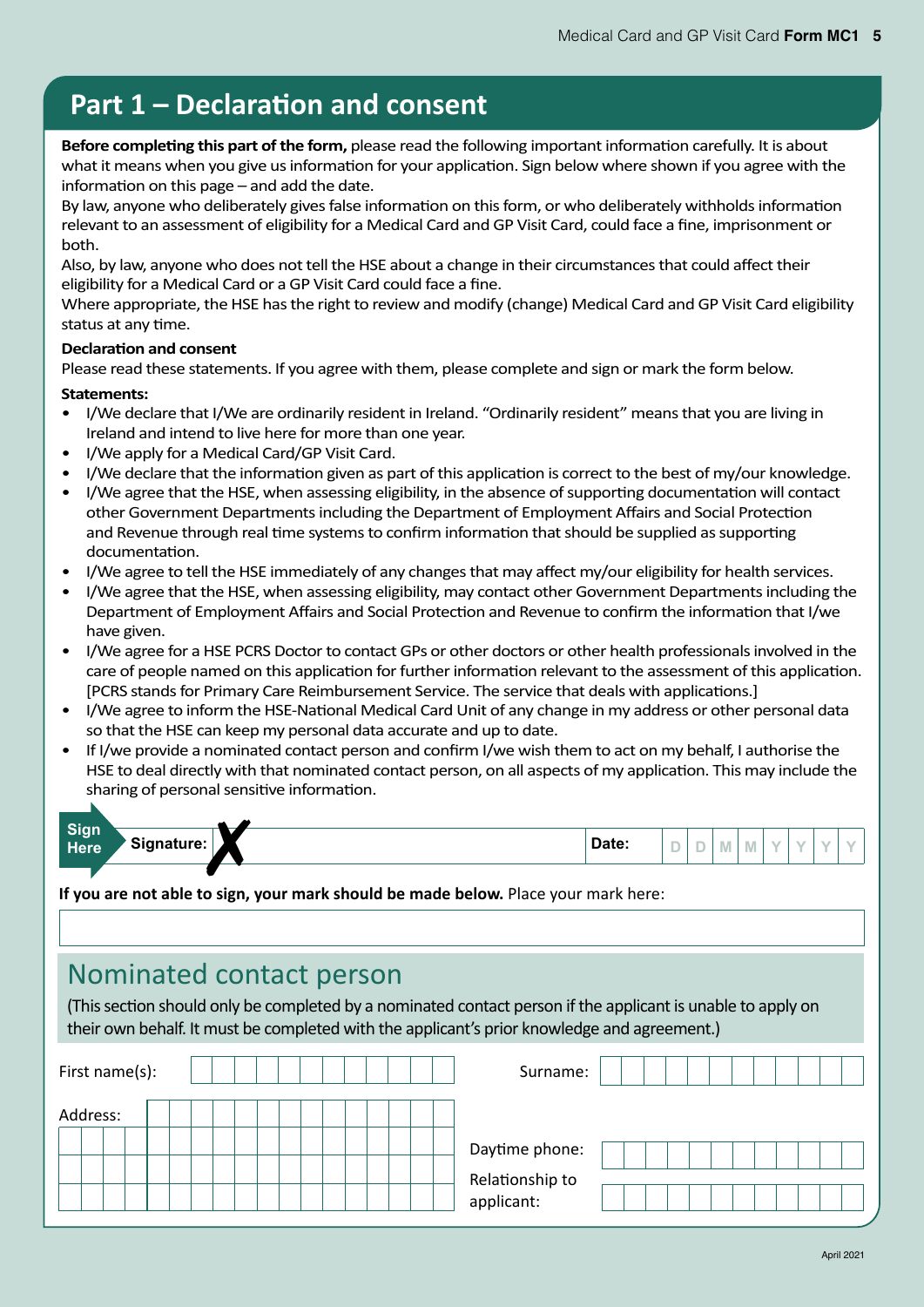| For Parts 2, 3, 4, 5, 6 and 7 that apply<br>to you, please complete in CAPITAL<br>LETTERS and place a tick( $V$ ) where<br>appropriate in the single boxes<br>provided.                                                                                                                                                                                                                                                                      | <b>FOR OFFICIAL USE ONLY</b><br>Application No.:<br>Date Received:                  |  |  |  |  |  |  |  |
|----------------------------------------------------------------------------------------------------------------------------------------------------------------------------------------------------------------------------------------------------------------------------------------------------------------------------------------------------------------------------------------------------------------------------------------------|-------------------------------------------------------------------------------------|--|--|--|--|--|--|--|
| <b>Part 2 – Personal details</b>                                                                                                                                                                                                                                                                                                                                                                                                             |                                                                                     |  |  |  |  |  |  |  |
| First name(s):<br>PPS number:<br>(Personal Public Service number)<br>Date of birth:<br>M<br>M<br>D                                                                                                                                                                                                                                                                                                                                           | Surname:<br>Birth surname:<br>(If different)<br>Gender:<br>Female<br>Male           |  |  |  |  |  |  |  |
| Address:                                                                                                                                                                                                                                                                                                                                                                                                                                     | Mobile phone:<br>(We may text about this application if mobile number is provided.) |  |  |  |  |  |  |  |
| Eircode:<br>Nationality:                                                                                                                                                                                                                                                                                                                                                                                                                     | Daytime phone:<br>Email address:                                                    |  |  |  |  |  |  |  |
| How long have you lived in Ireland?<br>Are you ordinarily resident in the Republic of Ireland<br>to live here for at least a year.)<br>Do you live alone? Yes<br>If No, who do you live with?<br>No                                                                                                                                                                                                                                          | (This means do you live here or plan<br>Yes<br>No.                                  |  |  |  |  |  |  |  |
| Are you:<br>  In a Civil Partnership   Nidowed   Separated    <br>Cohabiting $ $<br>Married<br>Divorced<br>Single<br>Do you or your spouse/partner have, or ever had a Medical Card or a GP Visit Card?<br>No<br>Yes<br>If 'Yes', please tick the type of card and write in the number:<br>Card number<br><b>Medical Card</b><br><b>GP Visit Card</b><br>Applicant:<br><b>Medical Card</b><br><b>GP Visit Card</b><br>Card number<br>Spouse: |                                                                                     |  |  |  |  |  |  |  |
| Are you aged 16-25?<br>Does your parent(s) or guardian have a Medical Card or a GP Visit Card?<br>Yes<br>No<br>(If yes, please provide their card number below.)<br>Card number:<br>Are you attending school or third level education?<br>Yes<br>No                                                                                                                                                                                          |                                                                                     |  |  |  |  |  |  |  |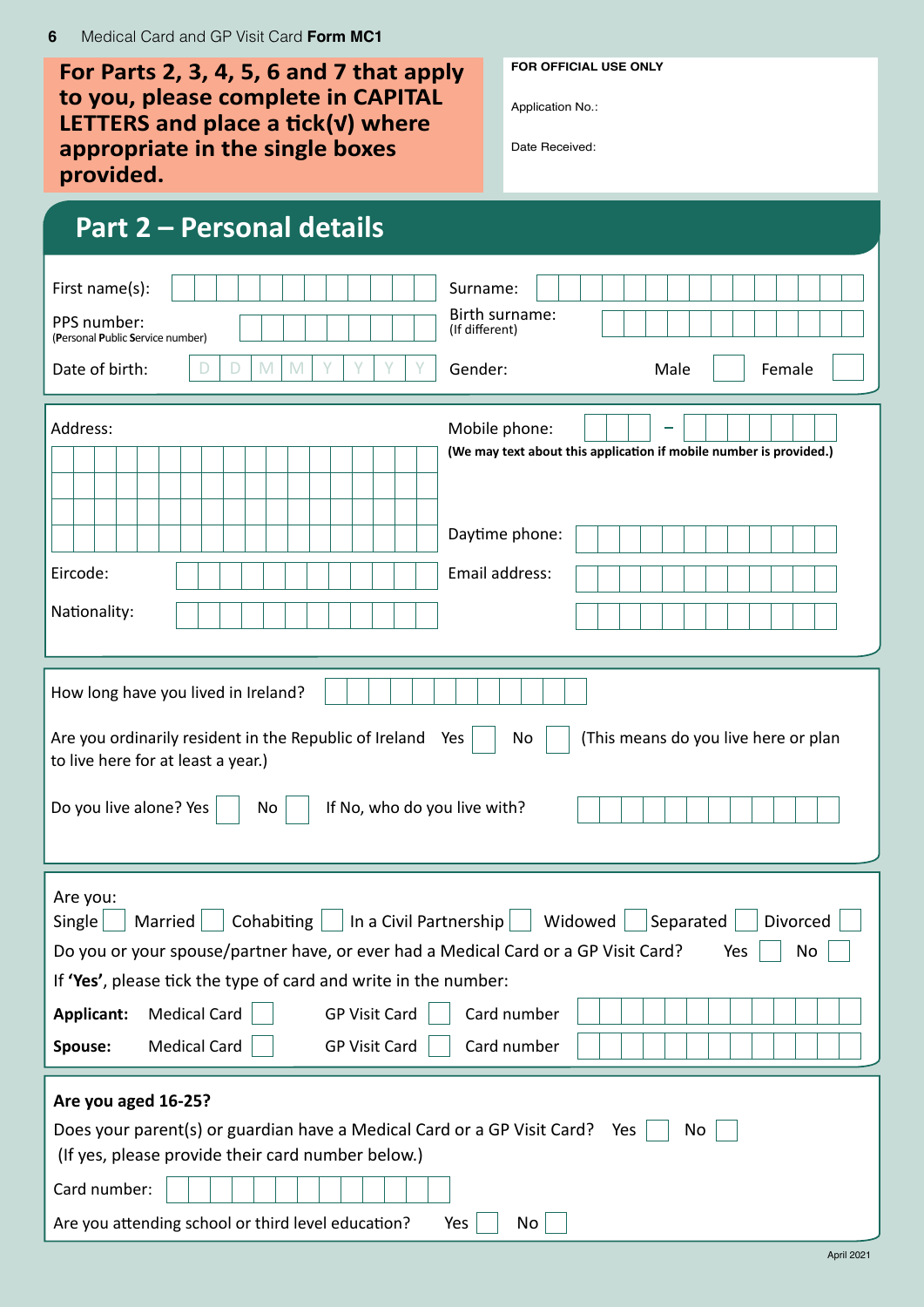| Details for your spouse or partner                                                               |                                                                                                                                                                                                                         |
|--------------------------------------------------------------------------------------------------|-------------------------------------------------------------------------------------------------------------------------------------------------------------------------------------------------------------------------|
| First name(s):<br>PPS number:                                                                    | Surname:                                                                                                                                                                                                                |
| Date of birth:<br>M<br>M<br>Nationality:                                                         | Gender:<br>Male<br>Female                                                                                                                                                                                               |
| How long have you lived in Ireland?                                                              | No.                                                                                                                                                                                                                     |
| Are you ordinarily resident in Ireland? (Live here or plan to live here for at least a year) Yes |                                                                                                                                                                                                                         |
| Part 3 – Your dependent children<br>dependants who are living with another parent or guardian.   | Dependants who are aged 16-25 in school or college or receiving an income of less than €164 per week must<br>be included on this application. They must also complete their own application form. Please do not include |
| First name(s):                                                                                   | Surname:                                                                                                                                                                                                                |
| PPS number:                                                                                      | Female<br>Gender:<br>Male                                                                                                                                                                                               |
| Date of birth:<br>M<br>M<br>D                                                                    | In 2nd level education<br>or 3rd level education                                                                                                                                                                        |
| Relationship to you:                                                                             | Receiving a 3rd level education grant: Yes<br><b>No</b>                                                                                                                                                                 |
| First name(s):                                                                                   | Surname:                                                                                                                                                                                                                |
| PPS number:                                                                                      | Gender:<br>Female<br>Male                                                                                                                                                                                               |
| Date of birth:<br>$\mathbb M$<br>D<br>M<br>Y                                                     | In 2nd level education<br>or 3rd level education                                                                                                                                                                        |
| Relationship to you:                                                                             | Receiving a 3rd level education grant: Yes<br>No                                                                                                                                                                        |
| First name(s):                                                                                   | Surname:                                                                                                                                                                                                                |
| PPS number:                                                                                      | Gender:<br>Female<br>Male                                                                                                                                                                                               |
| Date of birth:<br>Y<br>M<br>M<br>D                                                               | In 2nd level education<br>or 3rd level education                                                                                                                                                                        |
| Relationship to you:                                                                             | Receiving a 3rd level education grant: Yes<br><b>No</b>                                                                                                                                                                 |
| First name(s):<br>PPS number:                                                                    | Surname:<br>Gender:<br>Female<br>Male                                                                                                                                                                                   |
| Date of birth:<br>$\mathbb M$<br>M<br>D<br>Relationship to you:                                  | In 2nd level education<br>or 3rd level education<br>Receiving a 3rd level education grant: Yes<br>No                                                                                                                    |

Use a separate sheet of paper for additional children in this category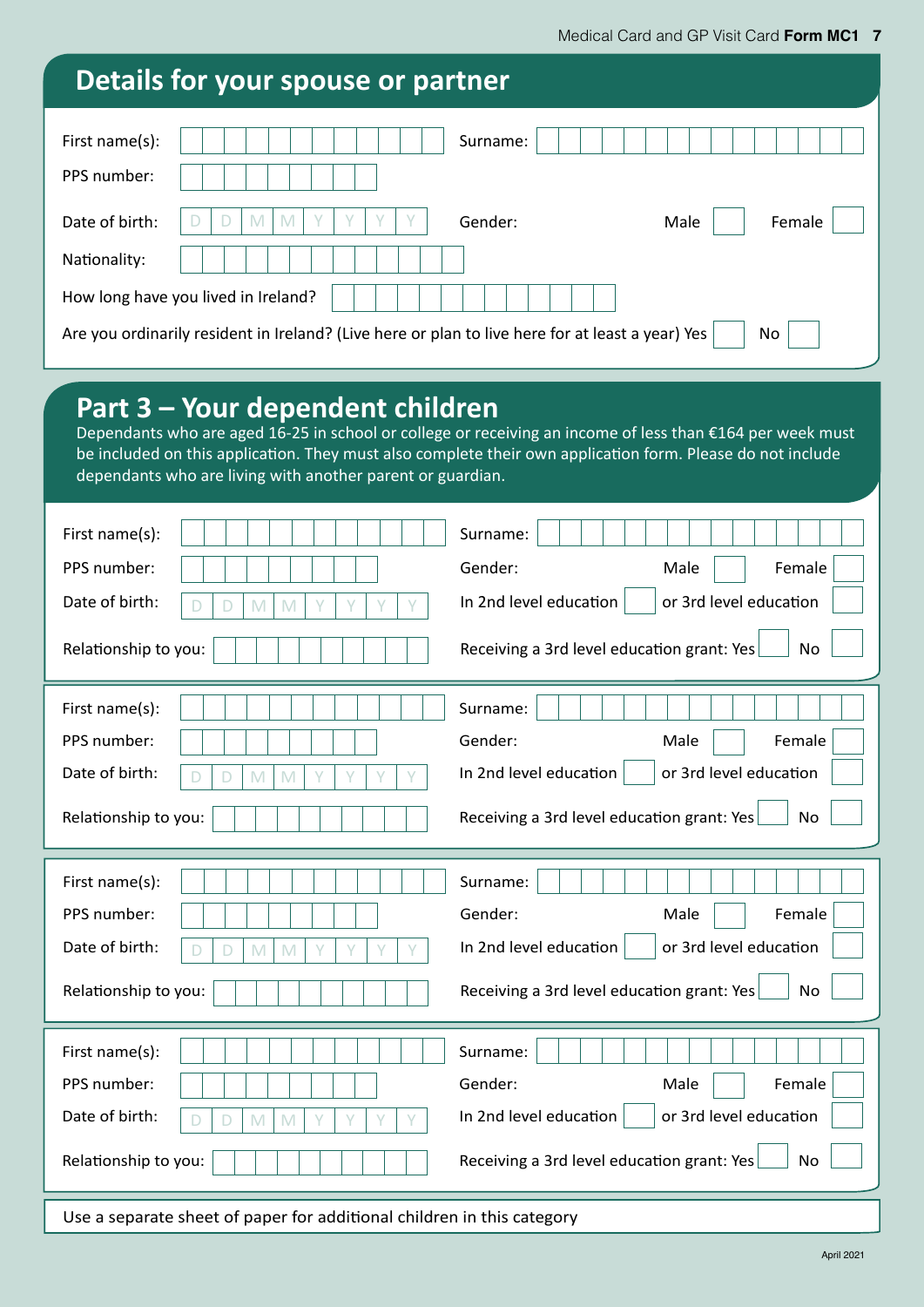## **Part 4 – Are you applying under EU or UK agreement regulations?**

Only complete sections 4a and/or 4b if applying for Health Care under EU Regulations, please read pages 3 and 4 for help and information.

**4a. Employment – employed by another EU/EEA member state, Switzerland or UK.**

**Q. What do you need to provide if you are employed by another EU/EEA member state, Switzerland or UK and applying under EU regulations and you live now in the Republic of Ireland?**

**A.** If you work as a frontier or posted worker and you are employed by a company or organisation based in UK, you will need to provide your current payslip.

If you work as a frontier or posted worker and you are employed by a company or organisation based in EU/EEA member state or Switzerland, you will need to provide E106 or S1 form.

If you are dependent on someone who lives in another EU/EEA member state, Switzerland or UK, you will need to provide E109 or S1 form.

|                          | <b>EU/EEA or Switzerland</b>       | UK             | Evidence<br>enclosed |
|--------------------------|------------------------------------|----------------|----------------------|
| Applicant                | E106 or S1 form<br>E109 or S1 form | Recent payslip |                      |
| <b>Spouse or partner</b> | E106 or S1 form<br>E109 or S1 form | Recent payslip |                      |

**4b. Pension – getting a pension from another EU/EEA member state, Switzerland or UK.**

**Q. What do you need to provide if you are receiving a pension from another EU/EEA member state, Switzerland or UK and applying under EU regulations and you live now in the Republic of Ireland?**

**A.**

- If you are getting a state pension from the UK, you will need to provide a letter from the Department of Works and Pensions (DWP) confirming this pension.
- If you are getting a pension from an EU/EEA member state or Switzerland, you will need to provide an E121 or S1 form.
- If you are dependent on someone who lives in another EU/EEA member state, Switzerland or UK, you will need to provide an E109 or S1 form.

|                                                                                                                                                    | <b>EU/EEA or Switzerland</b> | UK                                                     | Evidence<br>enclosed |  |  |  |  |  |  |  |
|----------------------------------------------------------------------------------------------------------------------------------------------------|------------------------------|--------------------------------------------------------|----------------------|--|--|--|--|--|--|--|
| Applicant                                                                                                                                          | E121 or S1 form              | <b>Department of Works and Pension</b><br>(DWP) Letter |                      |  |  |  |  |  |  |  |
| E109 or S1 form<br><b>Department of Works and Pension</b><br><b>Spouse or partner</b><br>(DWP) Letter                                              |                              |                                                        |                      |  |  |  |  |  |  |  |
| Do you wish your spouse/partner and/or family to be means assessed for a Medical Card<br>if they do not qualify under EU Regulations?<br>N٥<br>Yes |                              |                                                        |                      |  |  |  |  |  |  |  |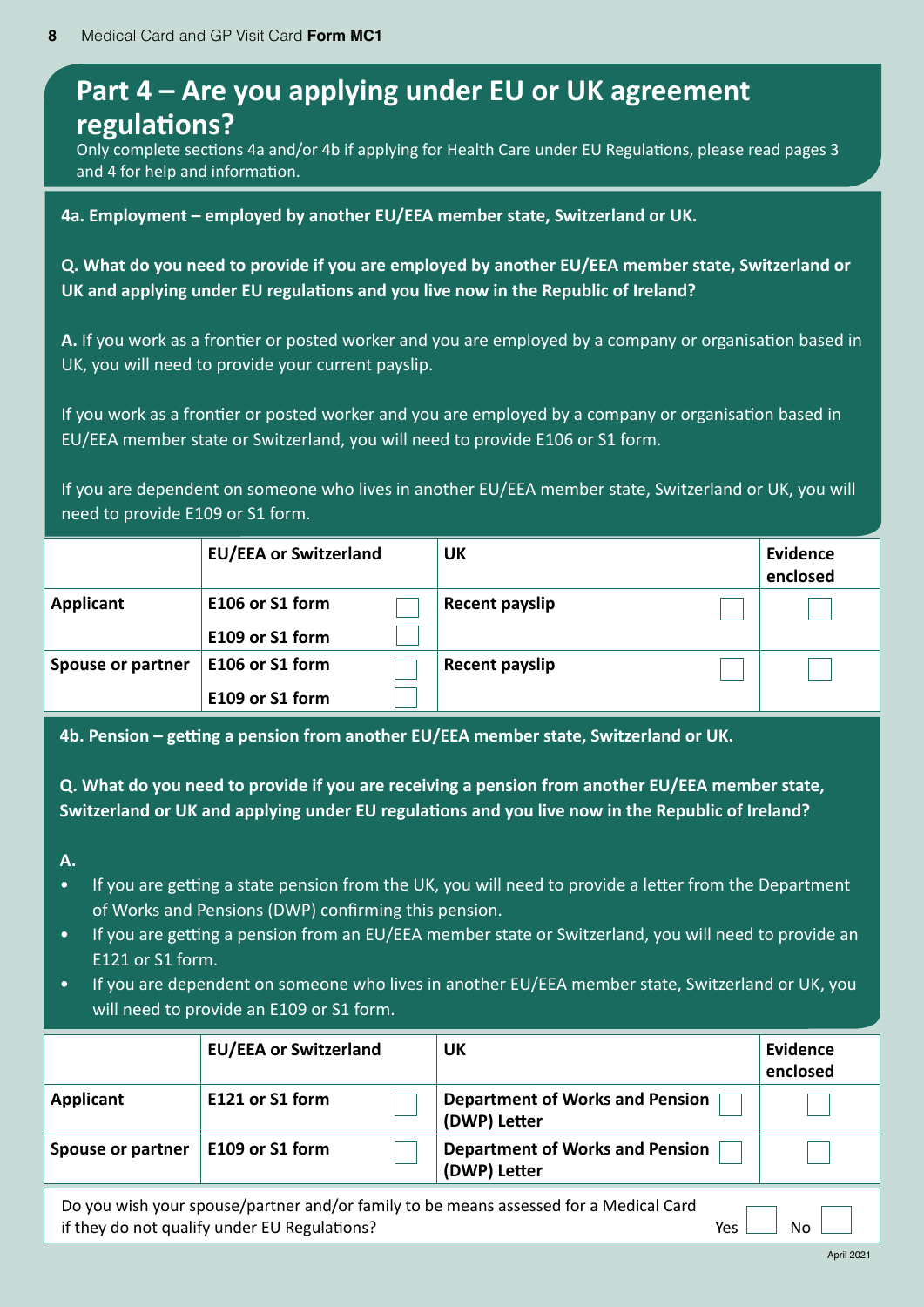# **Part 5 – Are you applying as a non-EU/EEA or Swiss national?**

Only fill in this section if you are a non-EU/EEA or Swiss national, please read pages 3 and 4 for help and information.

**Q. What do you need to provide if you are applying as a non-EU/EEA or Swiss national?**

**A.** If you live in the Republic of Ireland as a non-EU/EEA or Swiss national, you will need to provide us with a photocopy of each of the following:

- your Irish Residence Permit (IRP) with current permission stamp number **and**
- the identification page and landing stamp page from your passport

|                      | Irish Residence Permit (IRP) Permission Stamp Number (0-6) | Evidence<br>enclosed |
|----------------------|------------------------------------------------------------|----------------------|
| <b>Applicant</b>     | <b>IRP Stamp number</b>                                    |                      |
| Spouse or<br>partner | <b>IRP Stamp number</b>                                    |                      |

### **Part 6 – Income details**

(Please give details of all income that you and your spouse or partner receive)

### **A. Social Welfare Payment**

### **Q. What do you and your spouse or partner (if any) need to provide if one or both of you receive a social welfare payment?**

**A.** If on sick leave, carer's leave or maternity leave and not receiving any payment from an employer, you and your spouse/partner (if relevant) must also **send** a letter from your employer(s) to confirm you are not getting a payment.

**or**

If your or your spouse's/partner's employment ended after 1 January 2019, you must **print** and **send us** details of your ceased employment through "myAccount" services on Revenue's website.

**or**

If **either or both of you are** still being paid by **an** employer(s), you (or each of you) must send us a photocopy of your most recent payslip(s).

|                             | Amount |        | <b>Payment frequency</b> |                | Name of payment | Evidence |
|-----------------------------|--------|--------|--------------------------|----------------|-----------------|----------|
|                             |        | Weekly | Fortnightly              | <b>Monthly</b> |                 | enclosed |
| <b>Applicant</b>            | €      |        |                          |                |                 |          |
|                             | €      |        |                          |                |                 |          |
| <b>Spouse or</b><br>partner | €      |        |                          |                |                 |          |
|                             | €      |        |                          |                |                 |          |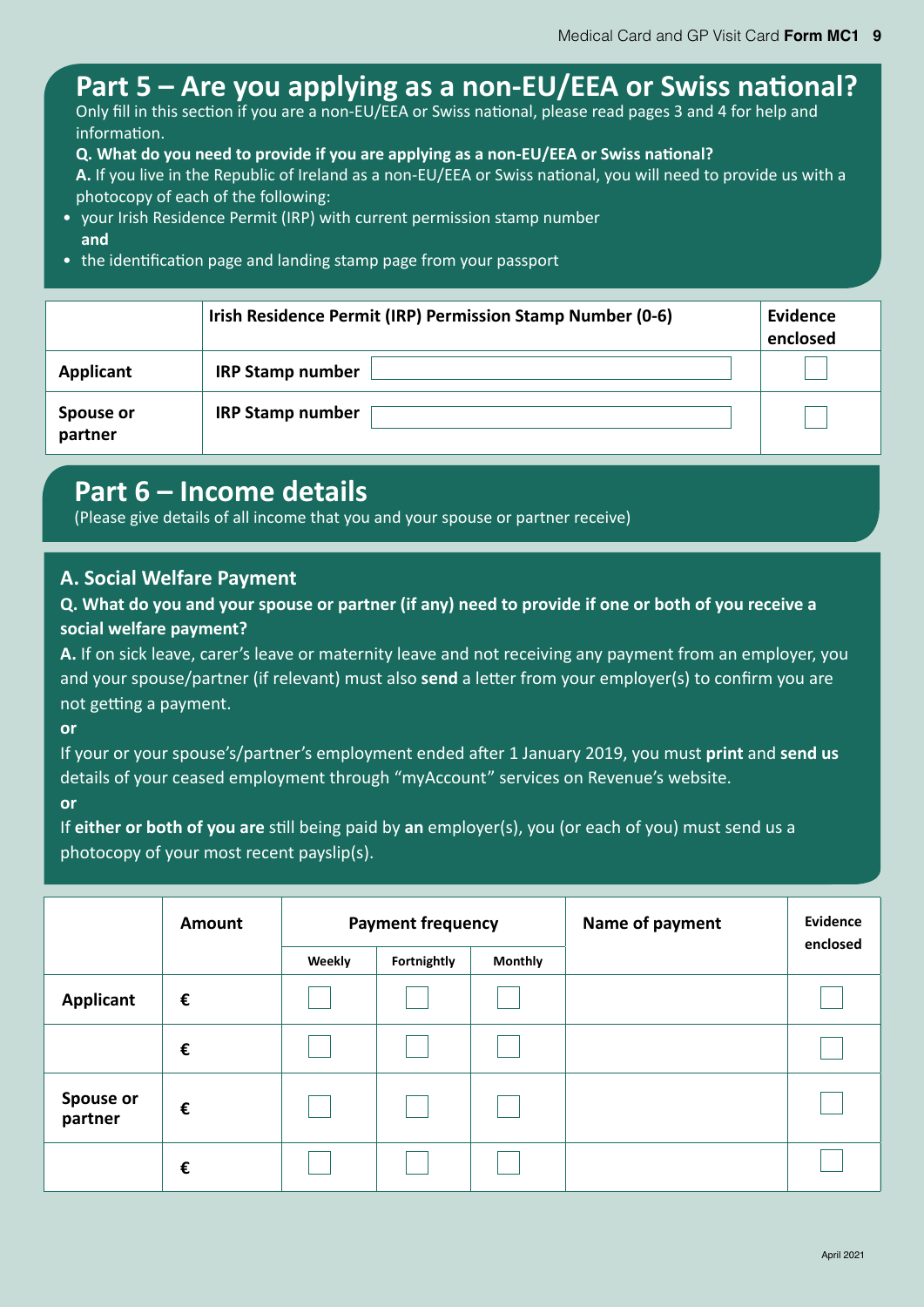#### **B. Wages**

**Q. What do you and or your spouse or partner (if any) need to provide if one or both of you get wages? A.** You need to provide a photocopy of your most recent payslip (dated in the last 3 months). If your employment ended after 1 January 2019, you can print out details of that employment through "myAccount" services on the Revenue website. If you have more than one employment, please provide a payslip for each one.

|                             | <b>Wage (After</b>             |        | <b>Payment frequency</b> |                | <b>Employer name</b> | <b>Evidence</b><br>enclosed |
|-----------------------------|--------------------------------|--------|--------------------------|----------------|----------------------|-----------------------------|
|                             | tax, PRSI and<br>USC deducted) | Weekly | Fortnightly              | <b>Monthly</b> |                      |                             |
| <b>Applicant</b>            | €                              |        |                          |                |                      |                             |
|                             | €                              |        |                          |                |                      |                             |
| <b>Spouse or</b><br>partner | €                              |        |                          |                |                      |                             |
|                             | €                              |        |                          |                |                      |                             |

### **C. Back to employment or education scheme (for example, Community Employment Scheme)**

**Q. What do you and or your spouse or partner (if any) need to provide if one or both of you are on a back to employment or education scheme?**

**A.** You need to provide a letter(s) from the scheme supervisor(s) showing the start date and expected finish date for you and/or your spouse or partner and a photocopy of your most recent payslip (dated in the last 3 months).

|                      | <b>Scheme</b><br>type | <b>Start date</b>                                |   |   |  |  |  |  | <b>Expected finish date</b> |  |   |   |  |  |          |  | Evidence<br>enclosed |
|----------------------|-----------------------|--------------------------------------------------|---|---|--|--|--|--|-----------------------------|--|---|---|--|--|----------|--|----------------------|
| Applicant            |                       |                                                  | M | M |  |  |  |  |                             |  | M | M |  |  |          |  |                      |
|                      | <b>Scheme</b>         | <b>Expected finish date</b><br><b>Start date</b> |   |   |  |  |  |  |                             |  |   |   |  |  | Evidence |  |                      |
|                      | type                  |                                                  |   |   |  |  |  |  |                             |  |   |   |  |  |          |  | enclosed             |
| Spouse or<br>partner |                       |                                                  | M |   |  |  |  |  |                             |  | M |   |  |  |          |  |                      |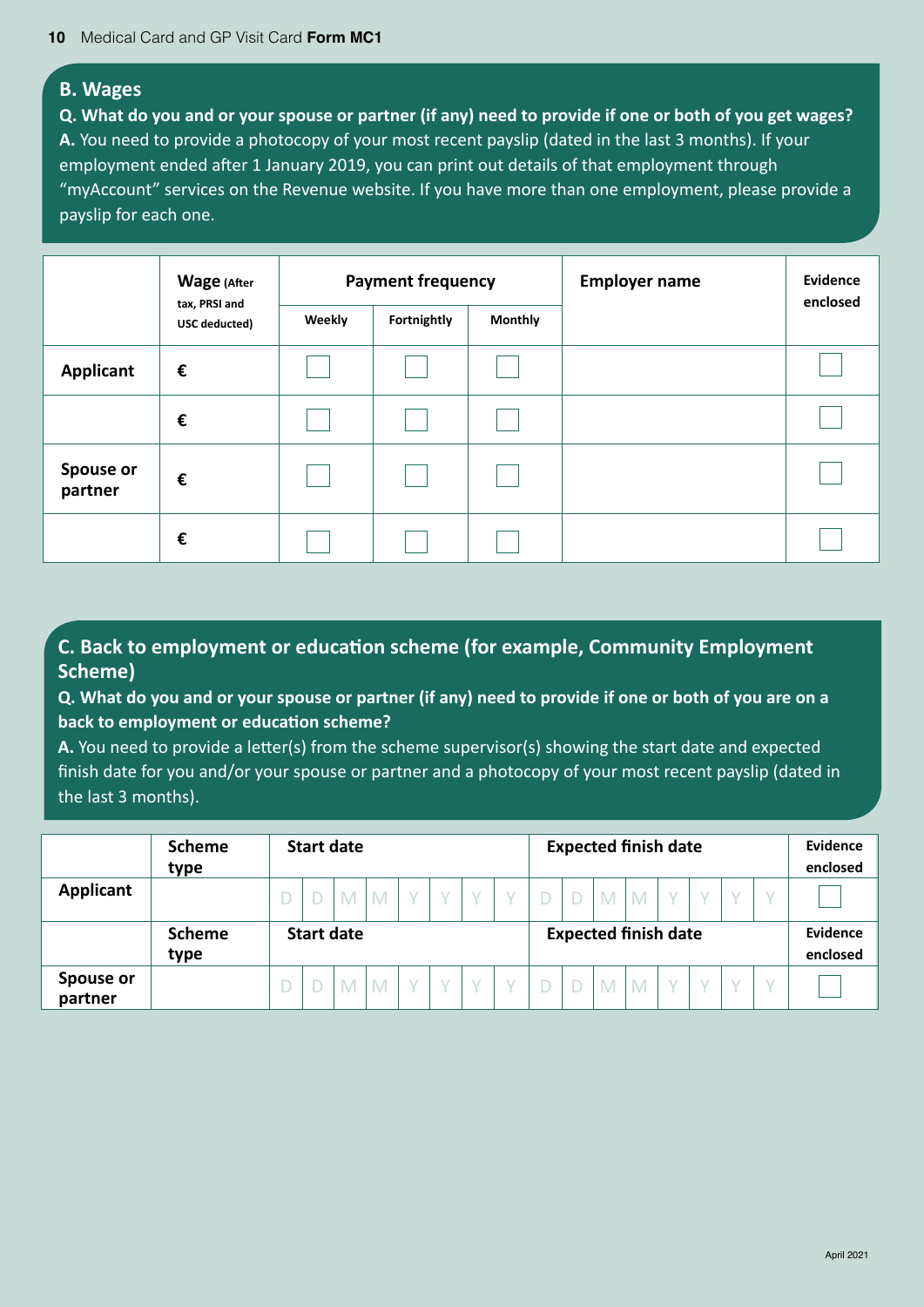### **D. Self-employed**

**Q. What do you and or your spouse or partner (if any) need to provide if one or both of you are selfemployed?**

**A.** All pages of your most recent Notice of Assessment (NOA) or your Acknowledgement of Self-Assessment from Revenue. These pages should include a Revenue Indicative Calculation (RIC). If the RIC is not included in the correspondence from Revenue, you need to include a copy of your most recent Income Tax Return (Form 11) which you sent to Revenue.

#### **or**

if Revenue advised you that you have No Net tax Liability (NNL) for your self-employment income, please provide a set of accounts signed off by your accountant

**or**

if your income from self-employment is listed on your Statement of Liability, please send us this statement **or**

if your business is open less than one year, please provide a set of accounts signed off by your accountant **or**

if your business has recently ceased trading, please confirm date of cessation

|                      | Amount | <b>Type of employment</b> | Evidence |
|----------------------|--------|---------------------------|----------|
|                      |        |                           | enclosed |
| <b>Applicant</b>     | €      |                           |          |
| Spouse or<br>partner | €      |                           |          |

### **E. A social security pension from another state**

**Q. What do you and your spouse or partner need to provide if one or both of you receive this kind of pension?**

**A.** You need to provide a photocopy of your most recent payslip(s) dated in the last 3 months or a letter from a state authority showing the amount being paid within the last 12 months.

|                      | Amount |        | <b>Payment frequency</b> |                | Country that pays this<br>pension | Evidence<br>enclosed |
|----------------------|--------|--------|--------------------------|----------------|-----------------------------------|----------------------|
|                      |        | Weekly | Fortnightly              | <b>Monthly</b> |                                   |                      |
| <b>Applicant</b>     | €      |        |                          |                |                                   |                      |
| Spouse or<br>partner | €      |        |                          |                |                                   |                      |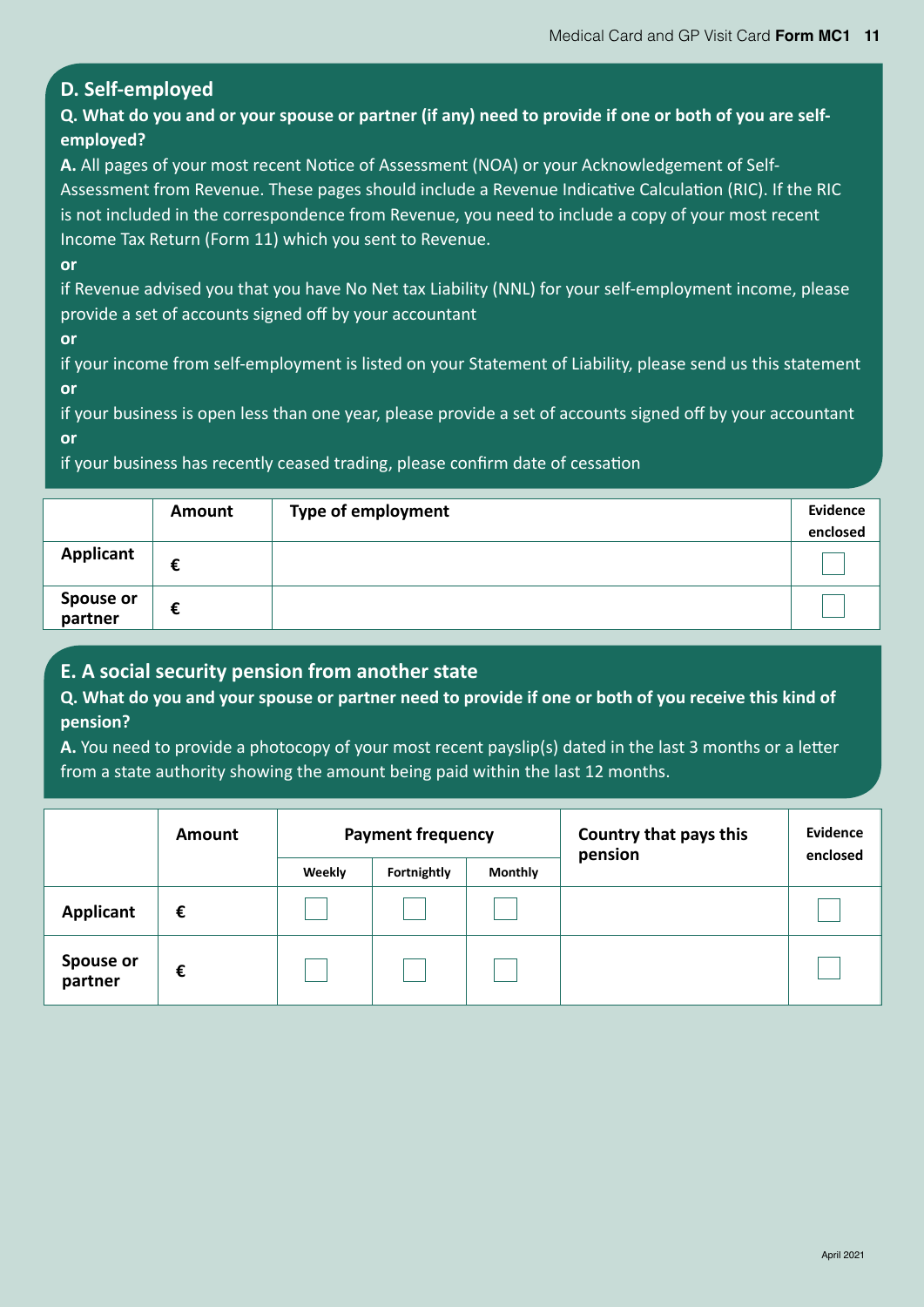#### **F. A private or occupational pension**

### **Q. What do you and your spouse or partner (if any) need to provide if one or both of you receive a private or occupational pension?**

**A.** You need to provide a photocopy of one of the following:

1) your most recent pension payslip dated within 12 months

**or**

2) a copy of your latest employment details summary which you can print out from "myAccount" services on the Revenue website

**or**

3) a letter from pension provider confirming that pension is no longer being paid. If the pension was paid in a lump sum, we need details of the lump sum paid from the pension provider.

|                      | <b>Amount</b>                            | <b>Payment frequency</b> |             |         | <b>Pension provider</b> | Evidence<br>enclosed |  |
|----------------------|------------------------------------------|--------------------------|-------------|---------|-------------------------|----------------------|--|
|                      | (After tax, PRSI<br>and USC<br>deducted) | Weekly                   | Fortnightly | Monthly |                         |                      |  |
| <b>Applicant</b>     | €                                        |                          |             |         |                         |                      |  |
|                      | €                                        |                          |             |         |                         |                      |  |
| Spouse or<br>partner | €                                        |                          |             |         |                         |                      |  |
|                      | €                                        |                          |             |         |                         |                      |  |

#### **G. Maintenance payment**

**Q. What do you or your spouse or partner (if any) need to provide if one or both of you receive a maintenance payment?**

- **A.** Evidence of maintenance payment being received that is one of the following:
- 1) current court order or maintenance agreement. If the maintenance agreement is older than 12 months, you must also send us evidence of the amount being paid, for example a bank statement dated within last 3 months

**or**

2) signed letter from the person who pays the maintenance detailing the payment amount and frequency. This letter must also be dated within the last 3 months

**or**

3) recent bank statement (dated within last 3 months and where account holder's name is visible) showing 3 or more maintenance payments being paid for at least 3 months, where it is clear that the income is a maintenance payment

|                      | Amount | <b>Payment frequency</b> |             | Source of income | Evidence<br>enclosed |  |
|----------------------|--------|--------------------------|-------------|------------------|----------------------|--|
|                      |        | Weekly                   | Fortnightly | Monthly          |                      |  |
| Applicant            | €      |                          |             |                  |                      |  |
| Spouse or<br>partner | €      |                          |             |                  |                      |  |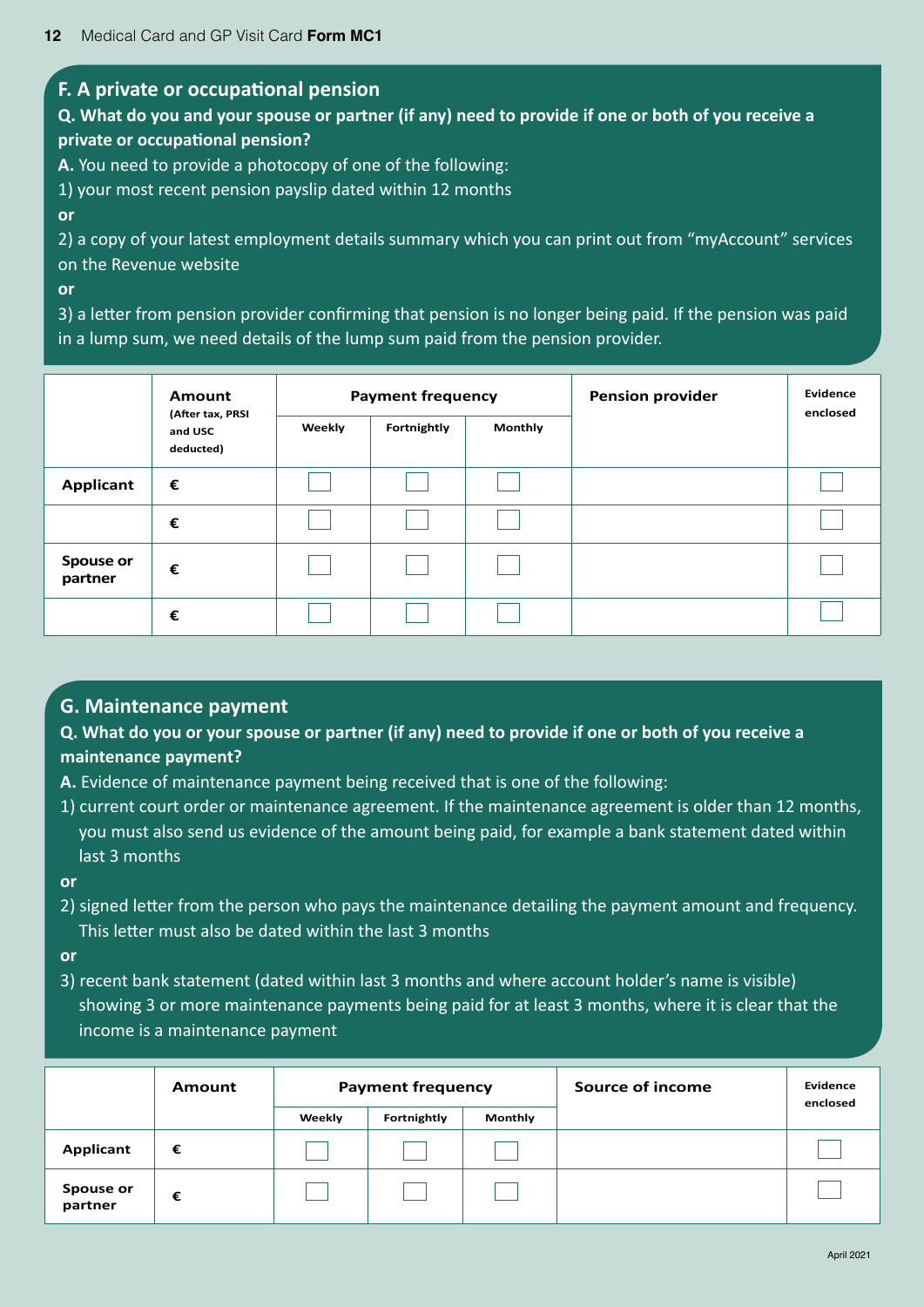### **H. Savings and investments**

Do you or your spouse or partner (if any) have investments in stocks, shares or savings with banks or building societies or other financial institutions?

| Q. What do you need to provide? |
|---------------------------------|
|---------------------------------|

**A.** Evidence of your savings and investments that is **one** of the following three options:

| 1) recent statements of all accounts held in all financial institutions showing details of current savings and |  |
|----------------------------------------------------------------------------------------------------------------|--|
| or investments                                                                                                 |  |

**or**

2) certificates of interest for all accounts held (dated within the last calendar year)

**or**

3) a copy of your current share certificates showing shareholdings **if** you hold stocks or shares.

| <b>Current value</b><br>of savings and<br>shares invested<br>or held in<br>savings | Name and address of financial<br>institution where invested or<br>deposited | Type of savings or investments | Evidence<br>enclosed |
|------------------------------------------------------------------------------------|-----------------------------------------------------------------------------|--------------------------------|----------------------|
| €                                                                                  |                                                                             |                                |                      |
| €                                                                                  |                                                                             |                                |                      |
| €                                                                                  |                                                                             |                                |                      |
| €                                                                                  |                                                                             |                                |                      |
| €                                                                                  |                                                                             |                                |                      |
| €                                                                                  |                                                                             |                                |                      |

If you don't have enough room to complete this section, please write additional details on a separate sheet of paper and send these with this completed form.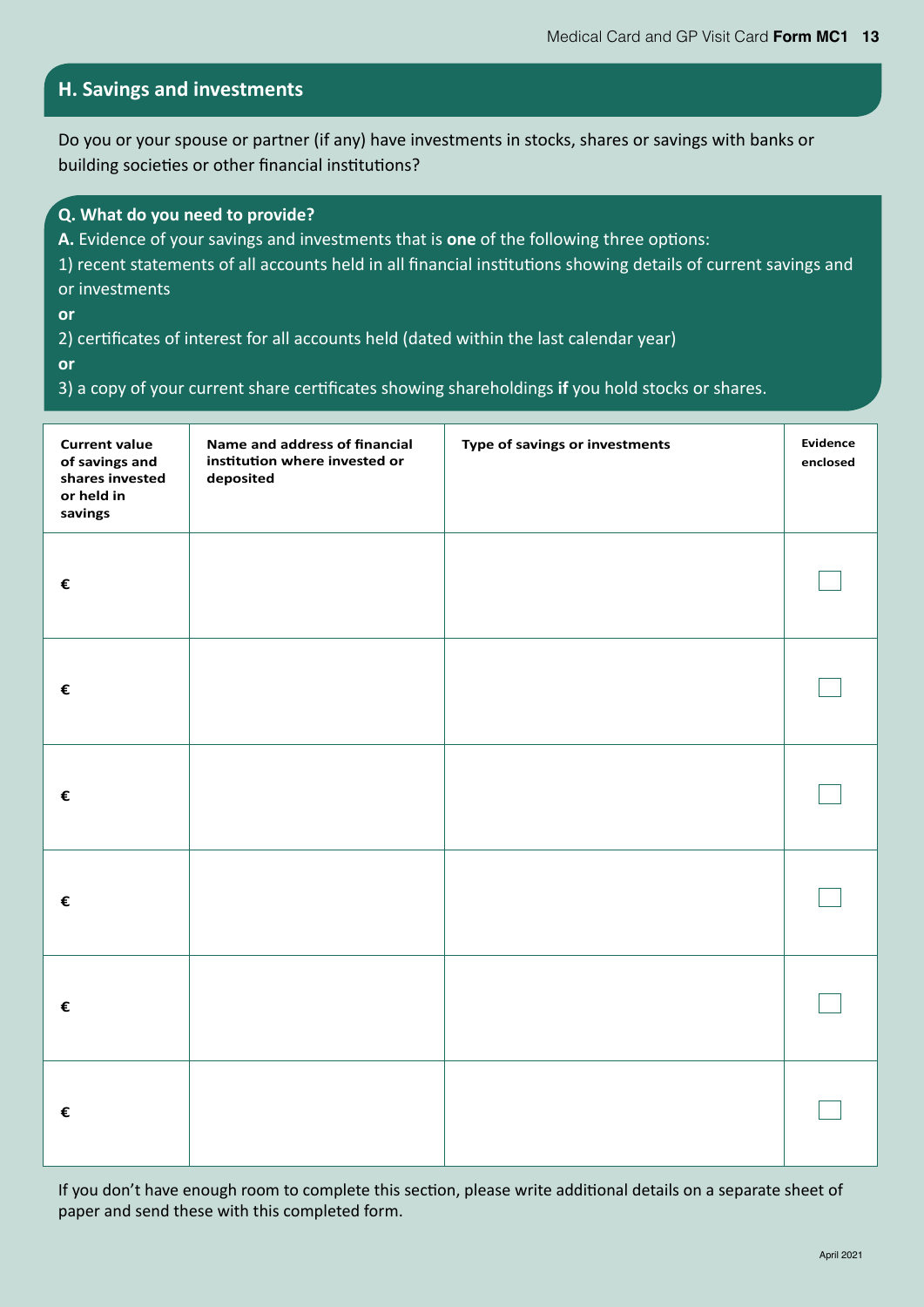### **I. Property additional to the family home**

Read this section if you or your spouse or partner (if any) own any property or land other than the house you live in, including land not personally used. Please provide the evidence sought.

#### **Q. What do you need to provide?**

**A.** If your additional property (other than your principal private residence) is rented to another person, you must send us the following documents:

Current tenancy agreement and a recent bank statement (dated within last 3 months and where account holder's name is visible) showing 3 or more lodgments of rental income received for at least 3 months in a row

#### **or**

A valuation form from a certified auctioneer **if** your additional property is not currently rented. If your additional property has any costs associated with it, for example mortgage and mortgage protection. Please provide evidence of those costs.

| <b>Full address</b><br>of property<br>and land | <b>Details of land and property</b><br>(for example, number of<br>bedrooms, number of acres<br>or if it a commercial unit<br>mention this) | Yearly income or<br>value of property<br>or land | <b>Yearly costs</b><br>(for example,<br>outstanding<br>mortgage) | Evidence<br>enclosed |
|------------------------------------------------|--------------------------------------------------------------------------------------------------------------------------------------------|--------------------------------------------------|------------------------------------------------------------------|----------------------|
|                                                |                                                                                                                                            | €                                                | €                                                                |                      |
|                                                |                                                                                                                                            | €                                                | €                                                                |                      |
|                                                |                                                                                                                                            | €                                                | €                                                                |                      |
|                                                |                                                                                                                                            | €                                                | €                                                                |                      |
|                                                |                                                                                                                                            | €                                                | €                                                                |                      |

#### **J. Do you receive any other income?**

- **Q. What do you and or your spouse or partner need to provide if one or both of you have any other income?**
- **A.** Evidence of your declared income (evidence we accept can be either a recent letter from the income provider or a bank statement dated within last 3 months and where account holder's name is visible showing 3 or more payments of income being received).

|                      | <b>Payment frequency</b><br>Amount |        |             |                |  | Source of income | <b>Evidence</b><br>enclosed |
|----------------------|------------------------------------|--------|-------------|----------------|--|------------------|-----------------------------|
|                      |                                    | Weekly | Fortnightly | <b>Monthly</b> |  |                  |                             |
| Applicant            | €                                  |        |             |                |  |                  |                             |
| Spouse or<br>partner | €                                  |        |             |                |  |                  |                             |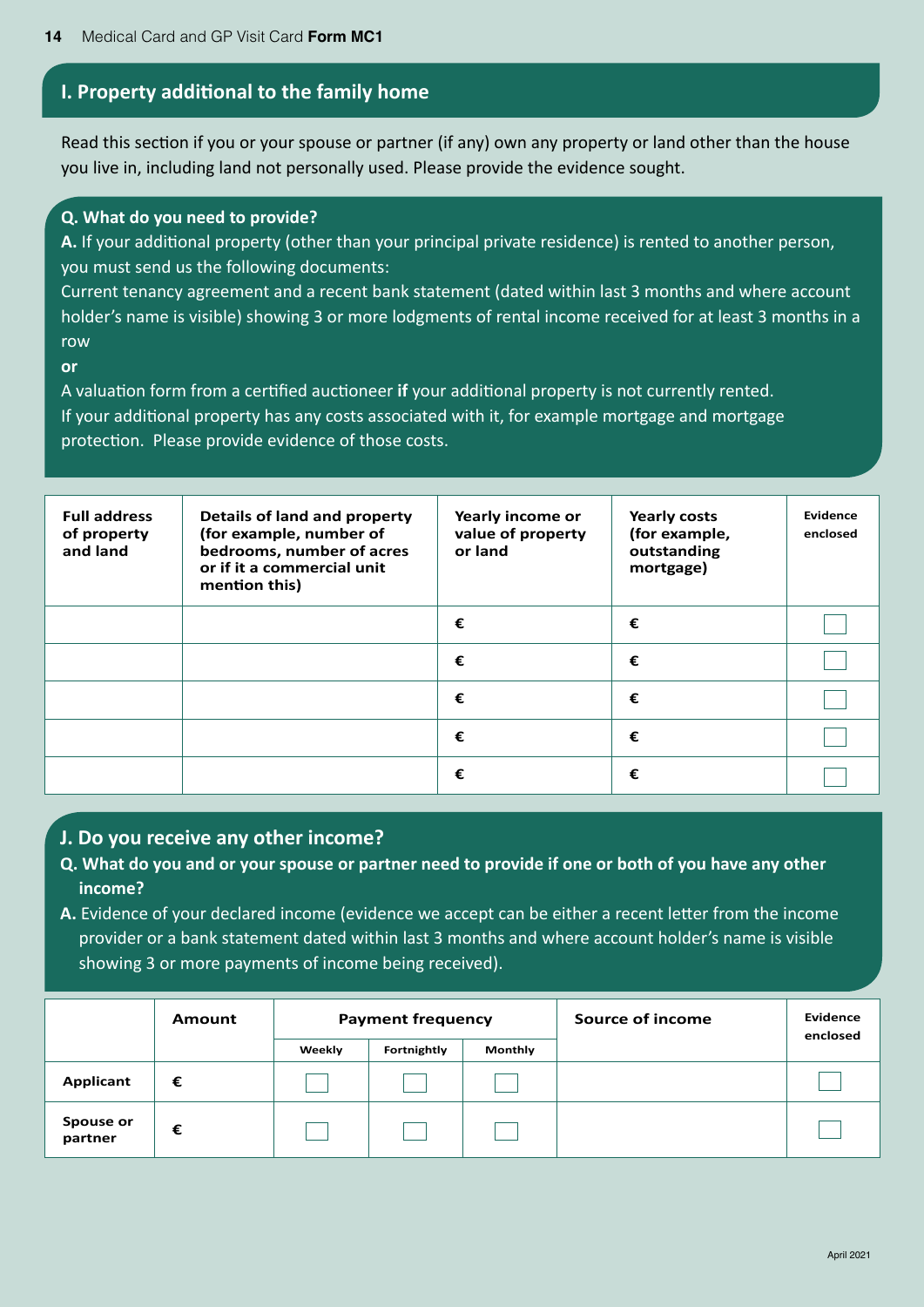### **Part 7 – Household expenses**

When sending evidence of your family expenses to us, please send photocopies only please. Original documents will not be returned.

### **A. Rent**

**Q. What evidence of rent do you need to provide? A.** You need to provide a photocopy of one of the following: Your current tenancy agreement **or**  Rent book **or**  HAP (Housing Assistance Payment) agreement **or** 

Letter from landlord.

You also need to send us a recent bank statement (dated within last 6 months and where account holder's name is visible) showing payments of rent being paid for at least 3 months in a row. If you are sending us a Rent book, it must be dated within last 6 months (where Tenants/Landlords

name is visible) showing rent being paid for at least 3 months in a row and signed by the landlord.

| <b>Amount</b> | <b>Payment frequency</b> |             |                | <b>Evidence</b><br>enclosed |
|---------------|--------------------------|-------------|----------------|-----------------------------|
|               | Weekly                   | Fortnightly | <b>Monthly</b> |                             |
| €             |                          |             |                |                             |
| €             |                          |             |                |                             |

#### **B. Mortgage**

#### **Q. What evidence of your mortgage payments do you need to provide?**

**A.** You need to send us recent evidence of **one** of the following:

Bank statement (dated within last 6 months and where account holder's name is visible) showing at least 3 payments in a row, where it is clear that the payment is for your mortgage

**or**

Mortgage account statement (dated within last 6 months and where account holder's name is visible) showing at least 3 mortgage payments in a row.

**or**

Letter from mortgage provider dated within last 3 months detailing the amount you repay and frequency of payment.

| Amount | <b>Payment frequency</b> | <b>Evidence</b><br>enclosed |                |  |
|--------|--------------------------|-----------------------------|----------------|--|
|        | Weekly                   | Fortnightly                 | <b>Monthly</b> |  |
| €      |                          |                             |                |  |
|        |                          |                             |                |  |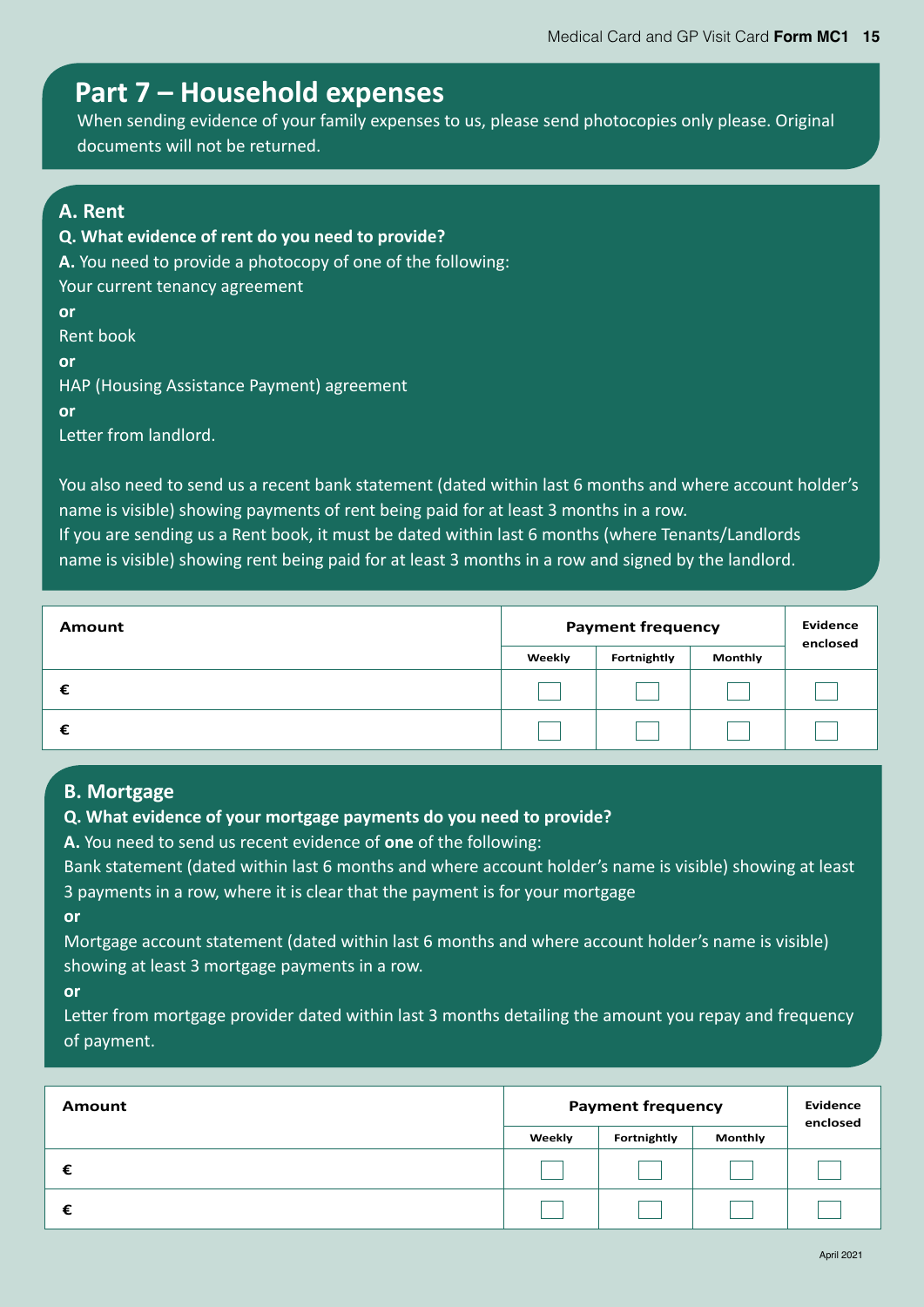#### **C. Mortgage protection**

**Q. What evidence of your mortgage protection payments do you need to provide?**

**A.** Letter from protection provider detailing repayment amount and frequency (should be dated within last 12 months)

#### **or**

Bank statement (dated within last 6 months and where account holders name is visible) showing at least 3 payments in a row, where it is clear that the payment is for mortgage protection.

| Amount | <b>Payment frequency</b> |             |                | <b>Evidence</b><br>enclosed |
|--------|--------------------------|-------------|----------------|-----------------------------|
|        | Weekly                   | Fortnightly | <b>Monthly</b> |                             |
| €      |                          |             |                |                             |
| €      |                          |             |                |                             |

#### **D. House insurance**

#### **Q. What evidence of your fire and contents insurance do you need to provide?**

**A.** Annual letter from insurance provider detailing repayment amount and frequency (should be dated within last 12 months)

#### **or**

Recent bank statement (dated within last 6 months and where account holder's name is visible) showing at least 3 payments in a row, where it is clear that the payment is for fire and contents insurance.

| <b>Amount</b> | <b>Payment frequency</b> |             |                | <b>Evidence</b><br>enclosed |
|---------------|--------------------------|-------------|----------------|-----------------------------|
|               | Weekly                   | Fortnightly | <b>Monthly</b> |                             |
| €             |                          |             |                |                             |
| €             |                          |             |                |                             |

### **E. Childcare**

#### **Q. What do you need to provide?**

**A.** Evidence of your expenses for childcare costs. This needs to be a letter, dated and signed within the last 3 months from your childcare provider detailing weekly or monthly cost.

#### **or**

If your child is covered under the National Childcare Scheme, please provide confirmation from your childcare provider of the amount you pay after the childcare subsidy has been deducted.

Childcare costs will only be considered if you and your spouse or partner (if applicable) are both working.

| Amount | <b>Payment frequency</b> | <b>Evidence</b><br>enclosed |                |  |
|--------|--------------------------|-----------------------------|----------------|--|
|        | Weekly                   | Fortnightly                 | <b>Monthly</b> |  |
|        |                          |                             |                |  |
|        |                          |                             |                |  |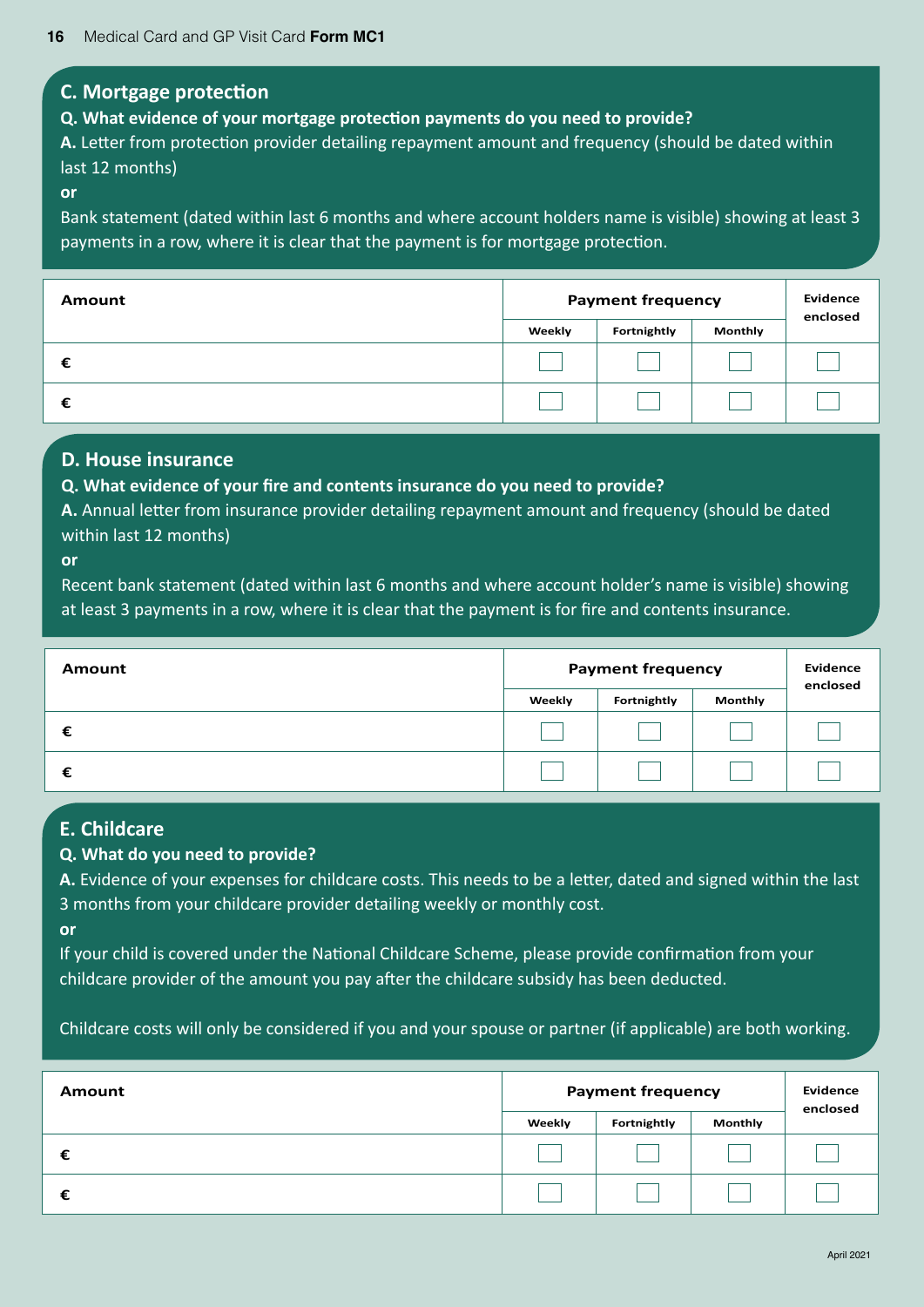### **F. Travel to work costs**

#### **Q. What do you need to provide?**

**A.** Evidence of your expenses you have for travel to work (if any). A copy of your Vehicle Registration Certificate or public transport tickets. Please confirm address of employment and distance travelled each week in kilometers.

|                      | <b>Address of employment</b> | <b>Transport</b><br>used, for<br>example car,<br>bus or train | If you use<br>a car, fill in<br>the distance<br>you travel in<br><b>kilometers</b><br>each week | If you get<br>public<br>transport,<br>fill in the<br>weekly<br>costs | Evidence<br>enclosed |
|----------------------|------------------------------|---------------------------------------------------------------|-------------------------------------------------------------------------------------------------|----------------------------------------------------------------------|----------------------|
| Applicant            |                              |                                                               |                                                                                                 |                                                                      |                      |
| Spouse or<br>partner |                              |                                                               |                                                                                                 |                                                                      |                      |

### **G. Maintenance costs (if relevant)**

#### **Q. What do you need to provide?**

**A.** Evidence of maintenance payment being paid by you and or your spouse or partner.

Evidence we accept includes one of the following:

1) Current court order or maintenance agreement. If the maintenance agreement is older than 12 months, you must also send us evidence of the amount being paid, for example a bank statement dated within last 3 months.

**or**

2) Signed letter from the person who receives the maintenance detailing the payment amount and frequency. This letter must also be dated within the last 3 months.

**or**

3) Recent bank statement (dated within last 3 months and where account holder's name is visible) showing 3 or more payments of maintenance being paid for at least 3 months, where it is clear that the income is a maintenance payment.

| Amount | <b>Payment frequency</b> |             | Evidence<br>enclosed |  |
|--------|--------------------------|-------------|----------------------|--|
|        | Weekly                   | Fortnightly | Monthly              |  |
|        |                          |             |                      |  |
| €      |                          |             |                      |  |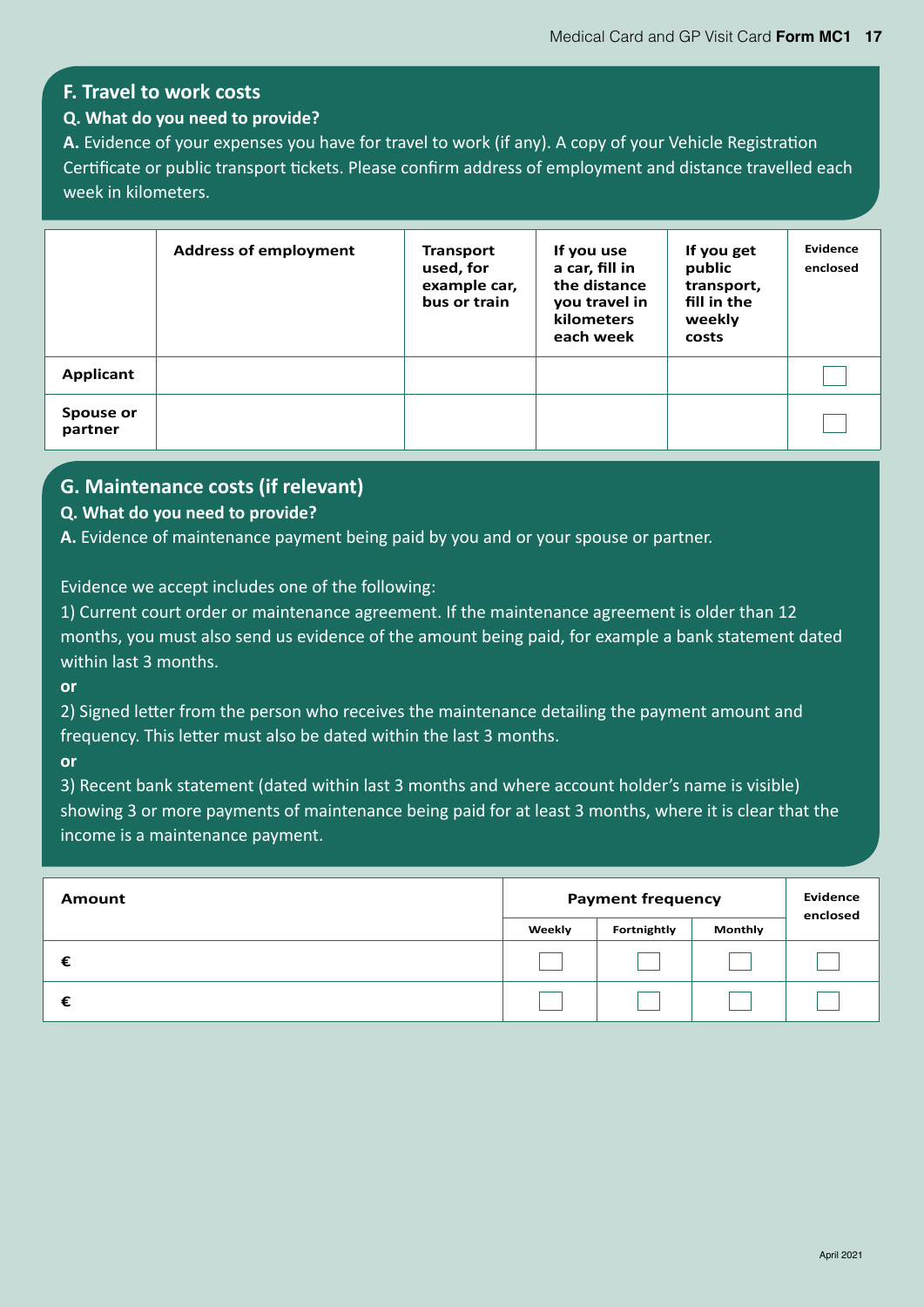#### **H. Nursing home costs**

#### **Q. What do you need to provide?**

**A.** Evidence of the cost of what you pay for you and/or your partner's or spouse's private nursing home care. This can be a letter from your nursing home detailing the cost of nursing home fees. **or**

Evidence of the cost of private nursing home care and confirmation of you and/or your partner's or spouse's contribution towards the Fair Deal Scheme. This evidence could be a letter from the nursing home detailing cost and a letter from HSE outlining Fair Deal contribution.

|                      | Name and address<br>of the nursing | Amount you pay | <b>Payment frequency</b> |         |  | Evidence<br>enclosed |
|----------------------|------------------------------------|----------------|--------------------------|---------|--|----------------------|
| home                 |                                    | Weekly         | Fortnightly              | Monthly |  |                      |
| Applicant            |                                    | €              |                          |         |  |                      |
| Spouse or<br>partner |                                    | €              |                          |         |  |                      |

#### **I. Medical expenses**

#### **Q. What do you need to provide?**

**A.** Please give details of your illness or illnesses, and their costs. Please provide evidence of these costs (bills, invoices and receipts)

| <b>Details of illness</b> | <b>Expense costs in the last</b><br>12 months | <b>Evidence</b><br>enclosed |
|---------------------------|-----------------------------------------------|-----------------------------|
|                           | €                                             |                             |
|                           |                                               |                             |

**Other relevant medical information which you feel may help with your application:**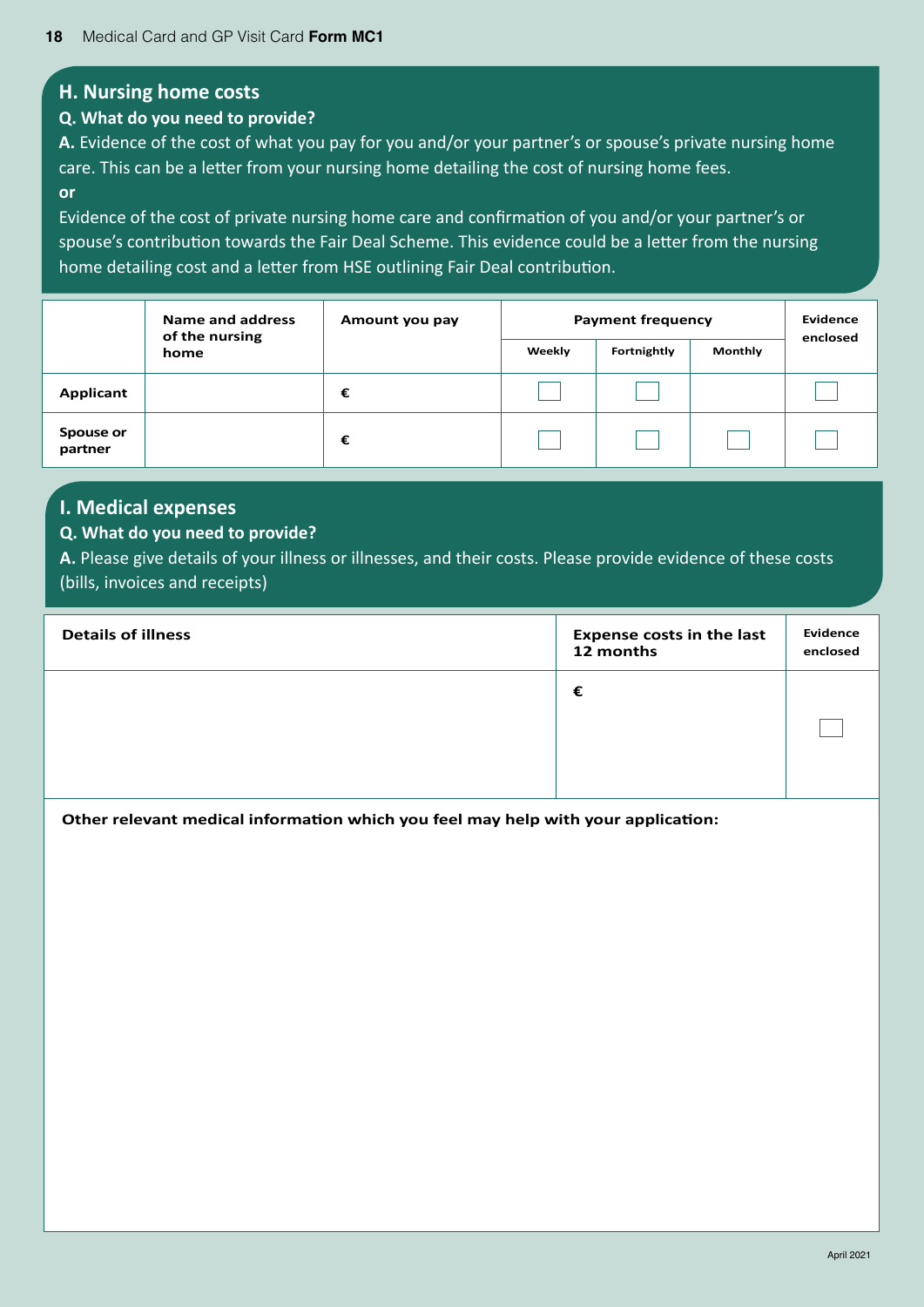# **Part 8 – Doctor of Choice / Doctor's acceptance**

Ask your doctor and your spouse's or partner's doctor to complete the relevant information in this part of the form.

**Important:** if you or your spouse or partner cannot get a GP to accept you as a patient, you must send us the names of 3 GPs whom you have asked to accept you (and or spouse or partner and dependants if applicable) onto their panel of patients. Use a separate sheet of paper for this.

**I agree to provide medical services to this applicant and their dependants, if any.**

| Doctor's name:                                                                                                                                                                                                                            | Doctor's practice address:           |  |  |  |
|-------------------------------------------------------------------------------------------------------------------------------------------------------------------------------------------------------------------------------------------|--------------------------------------|--|--|--|
| Will your dependants (if you have<br>Yes<br>No.<br>any) attend this doctor?                                                                                                                                                               |                                      |  |  |  |
| I agree to provide General Medical Services to the above named (and or their dependants). This is in line<br>with my agreement with the HSE to provide services under Section 58 of the Health Act 1970 and Health<br>Amendment Act 2005. |                                      |  |  |  |
| Signature of doctor:                                                                                                                                                                                                                      | General Medical Services stamp here: |  |  |  |
| GMS no.                                                                                                                                                                                                                                   |                                      |  |  |  |
| Date:<br>$\checkmark$<br>M<br>M<br>$\Box$<br>D                                                                                                                                                                                            |                                      |  |  |  |

**If your spouse or partner requires a different doctor of choice, please have their GP complete Part 8A.**

# **8A. Spouse's or partner's doctor of choice and their doctor's acceptance**

Ask your spouse's or partner's doctor to complete the relevant information in this part of the form.

| Doctor's name:<br>Will your dependants (if you have<br>Yes<br>No.<br>any) attend this doctor?                                                                                                                                             | Doctor's practice address:           |  |  |  |
|-------------------------------------------------------------------------------------------------------------------------------------------------------------------------------------------------------------------------------------------|--------------------------------------|--|--|--|
| I agree to provide General Medical Services to the above named (and or their dependants). This is in line<br>with my agreement with the HSE to provide services under Section 58 of the Health Act 1970 and Health<br>Amendment Act 2005. |                                      |  |  |  |
| Signature of doctor:                                                                                                                                                                                                                      | General Medical Services stamp here: |  |  |  |
| GMS no.<br>Date:<br>M<br>M<br>$\checkmark$<br>$\checkmark$<br>$\checkmark$<br>$\Box$<br>D                                                                                                                                                 |                                      |  |  |  |
|                                                                                                                                                                                                                                           |                                      |  |  |  |